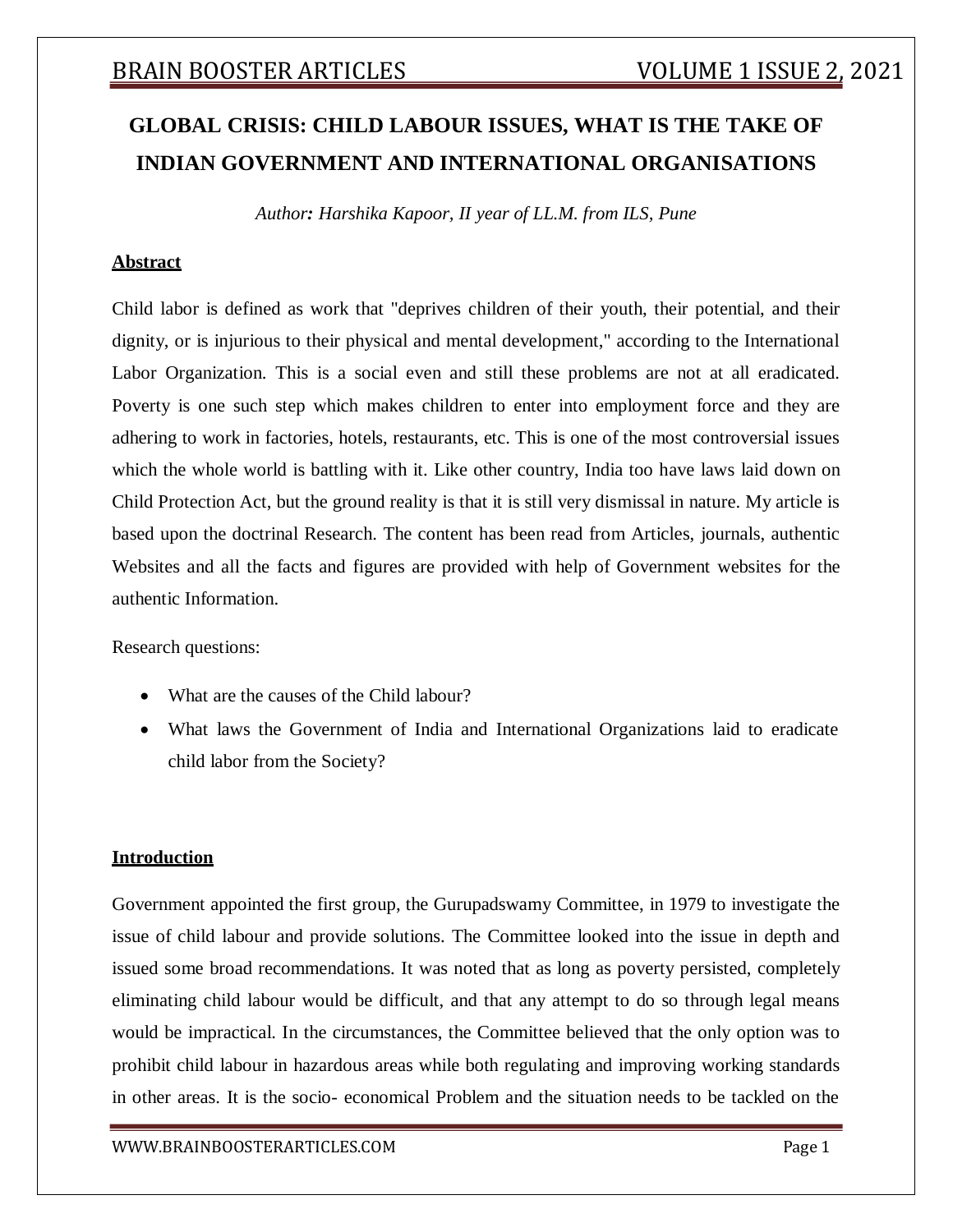high alerting point. After 75 years of Independence and still the condition is same and child labor is still not eradicated from the society.

### **Census 2001 report**

According to Census 2001 data, there are 1.26 crore working children between the ages of 5 and 14, out of a total kid population of 25.2 crore but according to the 2011 census 10.1 million children are involved in child labour out of which 5.6 million are boys and rest are girls, but to the notice 2020 report speaks about 152 million children are involved as labour. The number of working children is projected to be 90.75 lakh, according to a survey performed by the National Sample Survey Organization (NSSO) in 2004-05. According to Census 2011, the number of working children aged 5 to 14 years has decreased to 43.53 lakh. It demonstrates that the government's efforts have yielded the expected results. In India, Children are totally banned from doing hazardous stuff but still they are being employed.

#### **Child Labour in India**

According to the Report published in February, 2019 by the United Nations it reported:

- Between 2015 and 2018, the conviction rate for reported violations of the Child Labor Act was 25%.
- For the period 2015-2018, 6032 cases of child labor law violations were reported, with  $6032$  reaching the point of prosecution.
- Children below 14 years of age are engaged in Children Labor; almost 80% of children in India are involved as child labor.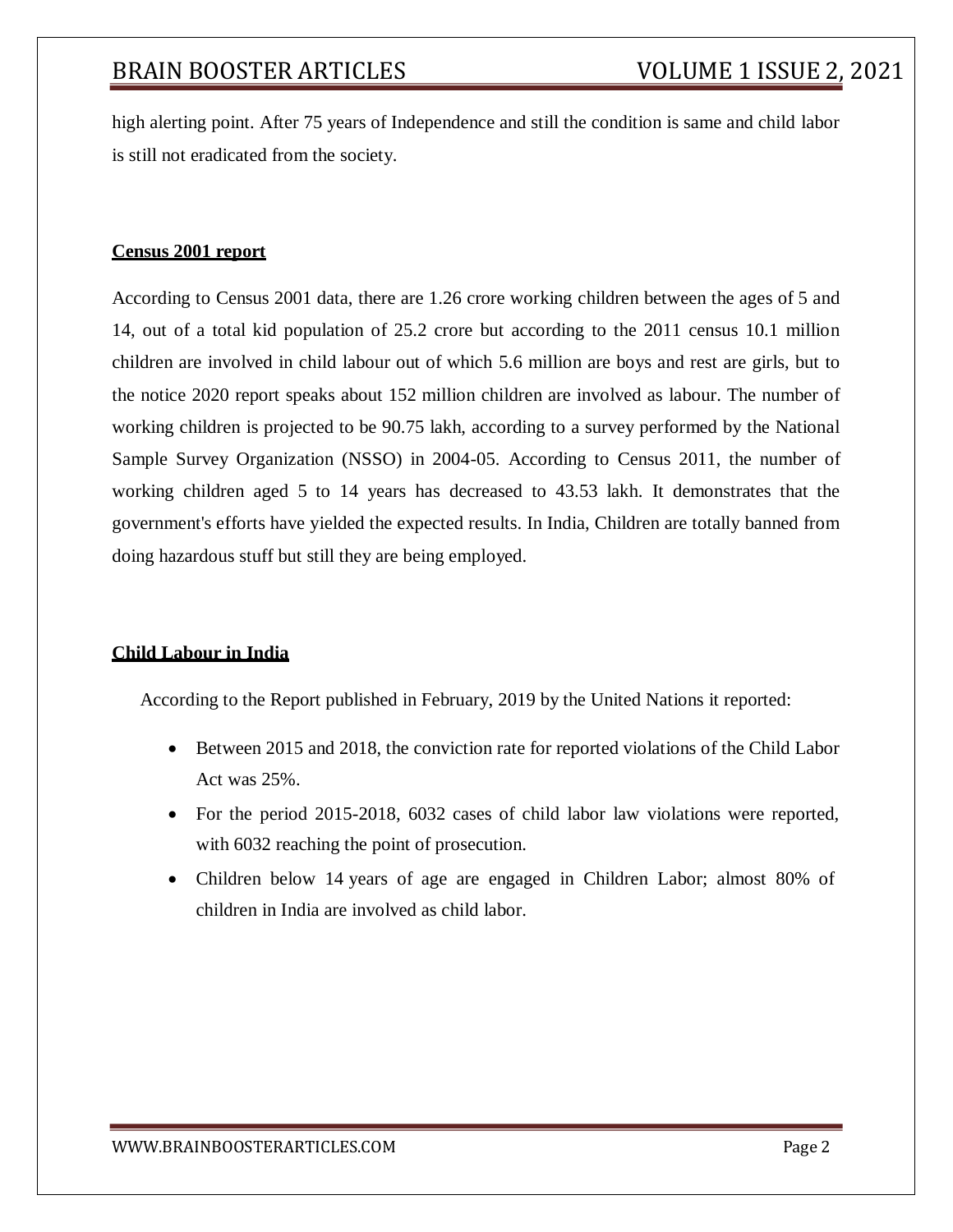#### **Reasons for children not going to school**

The governmental policies, individuals' contributions and NGO's efforts but the hard reality is that Child labour is still not eradicated in the society.<sup>1</sup>

- Many children are either disabled or their unhealthy to go to school, now here a point arrives that because of deprivation of health the children are not able to get the education properly. One cannot say that all children are involved as child labour, according to the report provided by the NFHS-I, 1192, In Andhra Pradesh around 8% of the children from the age group of 5 to 14 years are disabled.
- Illness due to hazardous work or due to poverty causing malnutrition is another cause that children are not able to get proper schooling.<sup>2</sup>
- Schools, not workplaces, are where children belong. Child labour deprives children of their right to attend school and perpetuates poverty intergenerational. Child labour is a significant impediment to education, hurting both attendance and academic achievement. Child trafficking is also linked to Child Labour in society; it has a negative impact to the society for a short as well as the long term.<sup>3</sup>

## **According to the ILO report, 2011 there are about 10.1 Million children involved as a child labour**

Analysis of the 2001and 2011 Census report: % of the working children in 2001 in rural areas were around 5.9 but in 2011, the working children in rural areas were around 4.3, another part is that in 2001, working children in urban areas were 2.1% but in 2001, the working children were around 2011 were around 2.9%, now let's calculate and we receive data as children between the age group of 5 to 14 years of age in 2011 were12.7 million. Another source we got from ILO which tells maximum children are involved as agricultural labourers.

[WWW.BRAINBOOSTERARTICLES.COM](http://www.brainboosterarticles.com/) Page 3

<sup>&</sup>lt;sup>1</sup> Tripati Shilpa The Indian Journal of Political Science Vol. 71, No. 2 (APR. - JUNE, [2010\), p](https://www.jstor.org/stable/i40103985)p. 469-480 (12 pages),Indian Political Science Association

<sup>2</sup> Venkatanarayana. M , *Economic and Political Weekly*,Vol. 39, No. 38 (Sep. 18-24, 2004), pp. 4219-4221 (3 pages[\),Economic](https://www.jstor.org/publisher/epw) and Political Weekly

<sup>3</sup> Child Labour and Exploitation ( https:/[/www.unicef.org/india/what-we-do/child-labour-exploitation\)](http://www.unicef.org/india/what-we-do/child-labour-exploitation))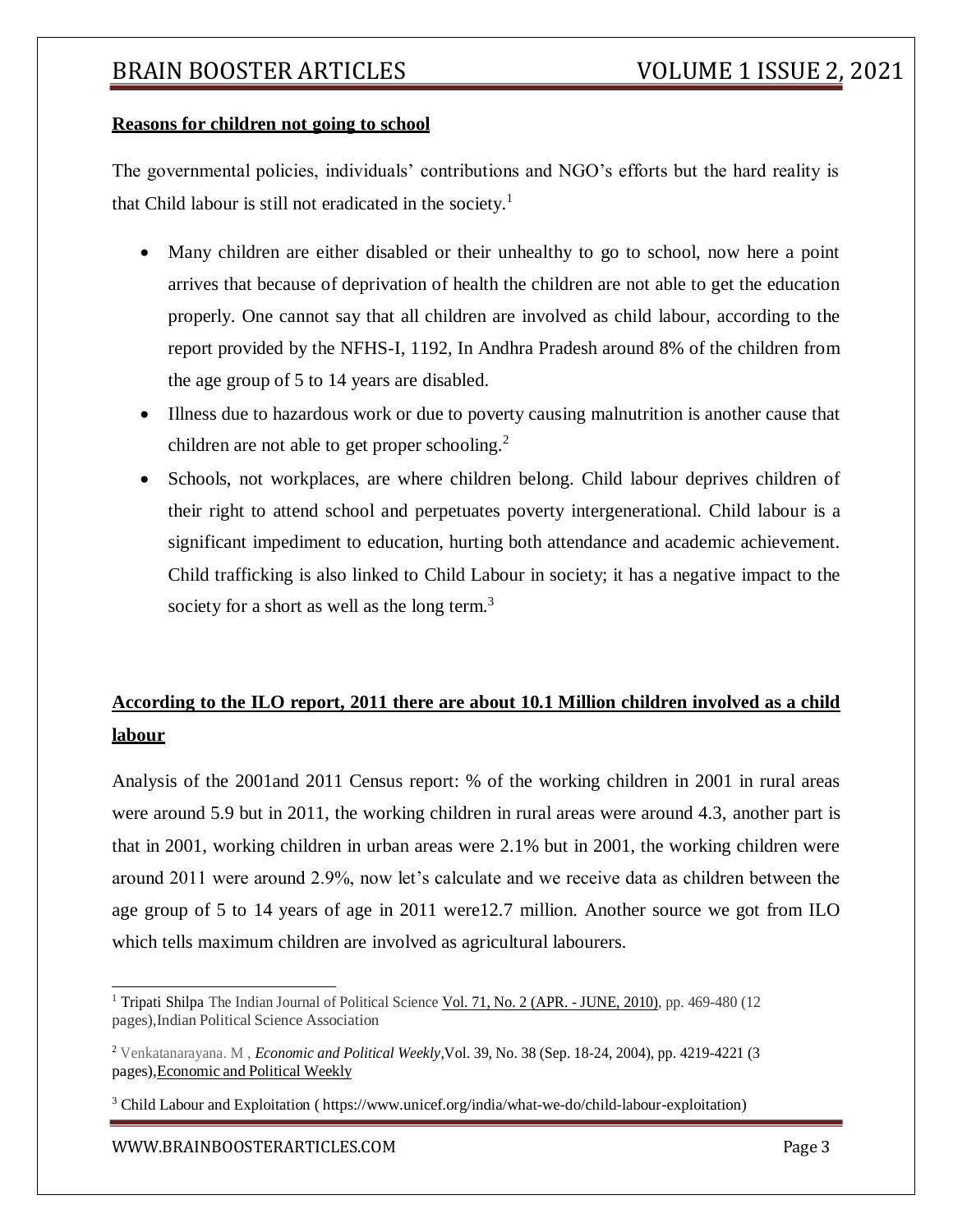States with highest incidence of child Labours are**:** Uttar Pradesh -21.5%, Bhar-10.7%, Rajasthan-8.4%, Mahashtra-7.2% and Madhya Pradesh-6.9%.<sup>4</sup>

#### **Laws on Child Labour**

There are both central Laws as well as the State laws for the child labour. At an International level there are convention, treaties and recommendations which are signed among the state members. In the matter of ILO, India follows the convention set by the ILO for protection of children to involve as labour. According to the ILO, they have 18 conventions and 16 recommendations. But on the other hand as I already mentioned above India follow the path of ILO, so Indian laws and ILO conventions mainly deal with 4 major laws:

- Medical examination of Children
- Minimum age for employment of Children
- Maximum hours of work
- Prohibitions of night work

## **Causes of Child Labour: Most writings on child labour lack a theory, but it are difficult to find any such theory which tells the true dimensions of child labour**

- $\checkmark$  Lack of educational resources: There are most number of children from rural areas including villages as well as from Urban areas were there no proper educational facilities are compel to leave school because of financial problems. They are no able to afford the fees of the school. Children are compelled to live without the opportunity to learn. And such compulsions might occasionally lead kids into India's child labour trap.
- $\checkmark$  Irrelevant and non attractive school to curriculum: There are many schools in rural areas which are registered on paper but don't hold any classes in school. According to the Report by Teach India it tells that Grade 5 student are not able to read the Grade 2 class text, because of lack of educational facilities. Teachers

<sup>4</sup>Child Labor in India, ILO https:/[/www.ilo.org/wcmsp5/groups/public/---Asia/---ro-bangkok/---sro](http://www.ilo.org/wcmsp5/groups/public/---Asia/---ro-bangkok/---sro-)new\_delhi/documents/publication/wcms\_557089.pdf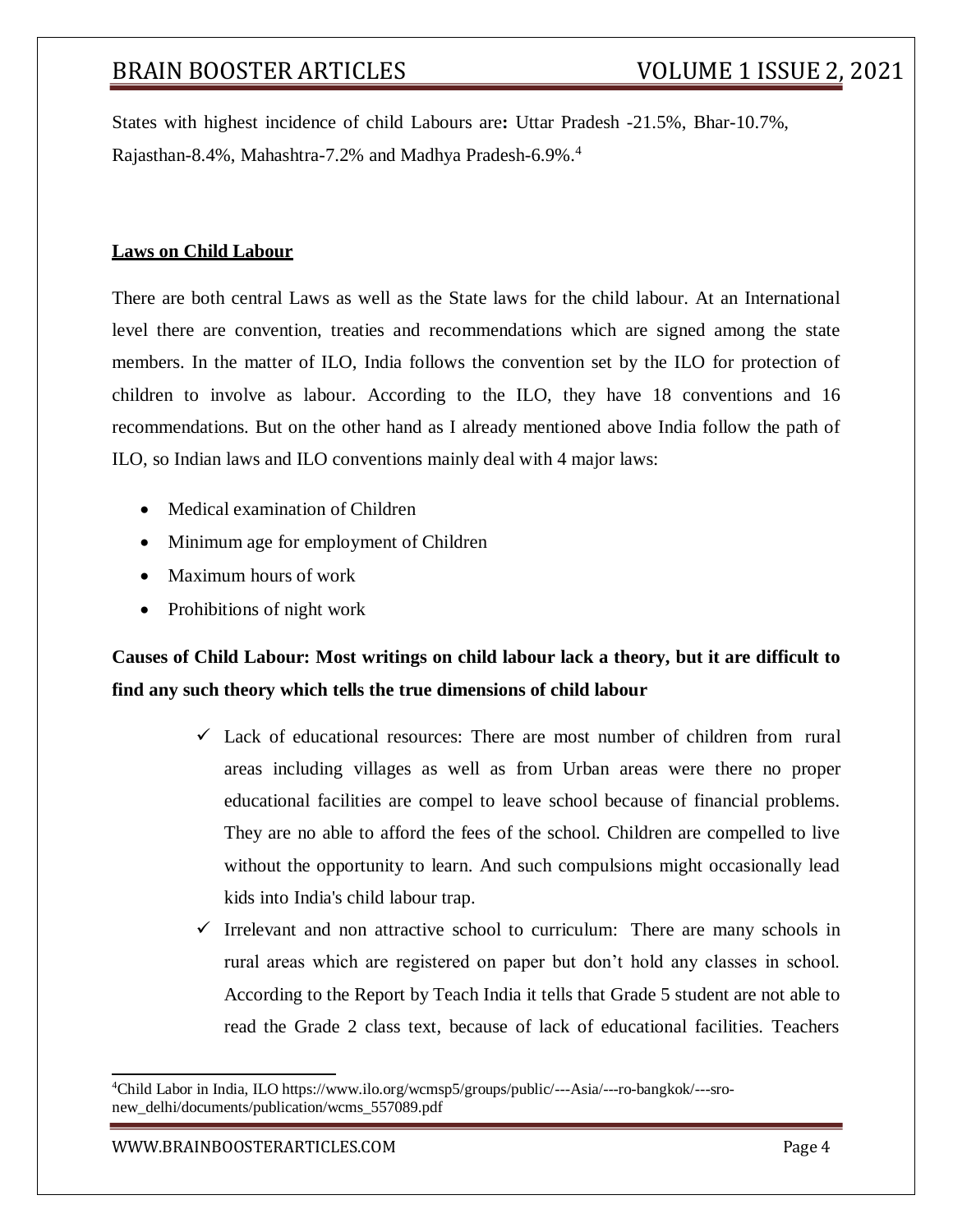alone will not be able to solve this crisis; we will also need excellent school principals to support them, informed parents to stay involved in the teachinglearning process in schools, visionary bureaucrats and politicians to create an environment that allows principals and teachers to thrive, active civil society leaders to hold stakeholders accountable, and committed co-workers.<sup>5</sup>

- $\checkmark$  Discrimination: We are still living in the society were girls are not allowed to receive education and still believe they are less powerful than men. Girls are found working with their parents in labourer homes.<sup>6</sup>
- $\checkmark$  Curse of Poverty: To my opinion the child labour is still not eradicated from our society is because of Poverty. Due to poverty, parents are unable to pay for their children's education and must force them to work from a young age. In reality, they have experienced the heartbreak of losing loved ones to poverty on numerous occasions. Their small children are sent to work in industries, homes, and stores. But due to this reason the children's mental and physical development are shattered and because of which they lose their childhood.
- $\checkmark$  Social and economic backwardness: Parent's don't send their children to school and they are trapped into the zone as child labour, Inspite of sending to school the children from their young age are involved into employment. Due to illiterate, the parents are not aware of the government schemes for child education. Poverty and unemployment provide a compulsive basis for rural households to engage children in diverse chores. In fact, the feudal zamindari system, as well as its remnants, continues to exacerbate India's child labour problem.

According to the study by different countries, it still shows that poverty and child labour are simultaneously linked with each other. The theory of poverty is applicable to child labour. Lack of education condemns to the worst employment prospects as adults.<sup>7</sup>

<sup>5</sup> Teach for India https:/[/www.teachforindia.org/education-crisis](http://www.teachforindia.org/education-crisis)

<sup>6</sup> Lal Suresh , Child Labour in India : causes and consequences , May 2019 International Journal of Science and Research (IJSR) 8(5):2199-2206

<sup>7</sup>Helen Sekar, "Ensuring their Childhood", V.V. Giri National Labour Institute , New Delhi, 2001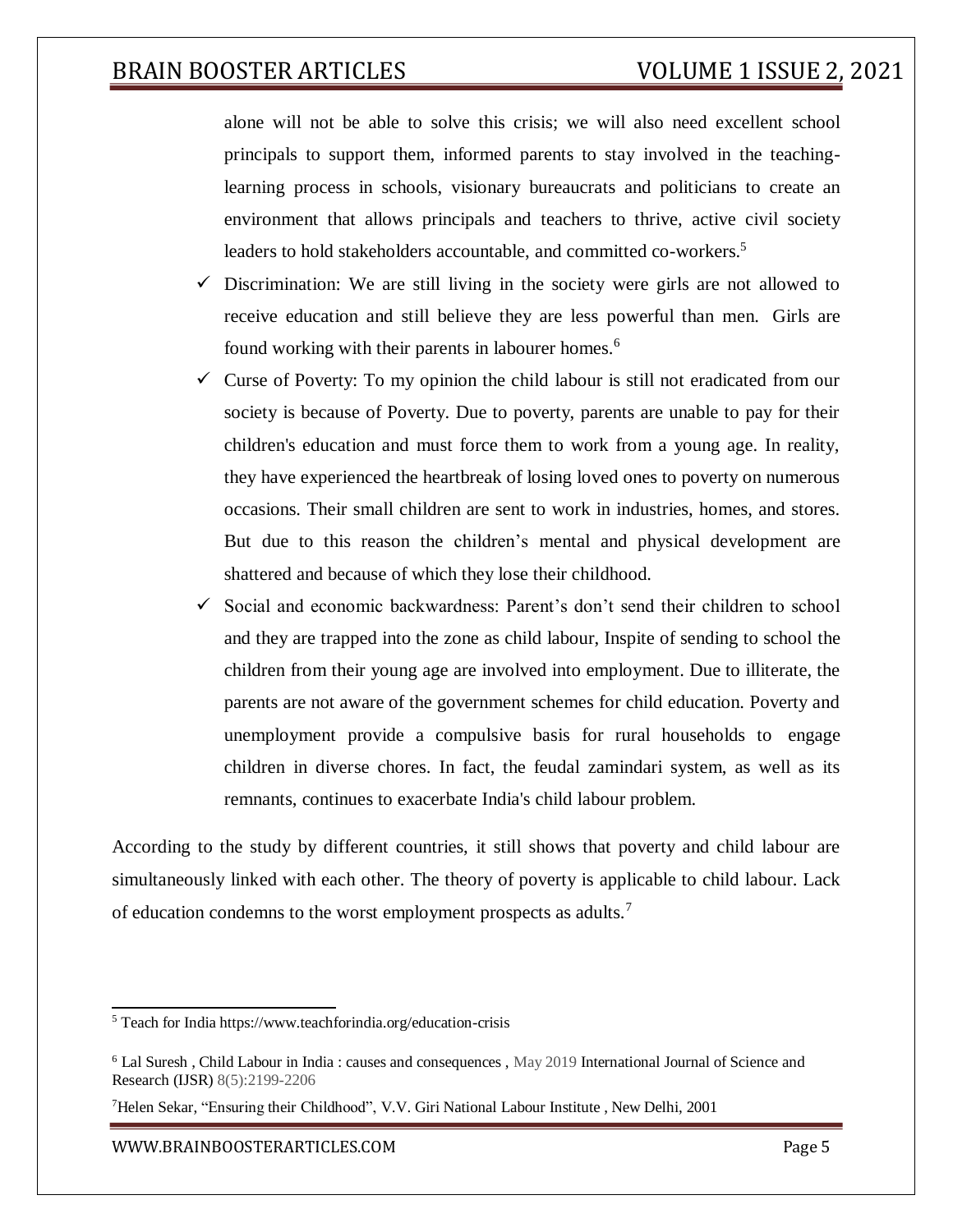One word: Poverty: Due to Poverty in certain groups of people, Parents often are forced to consider whether they should send their kid to Government schools where opportunities are Nil and No one care's other than one time Free Meal that too very bad one or use their kids as additional labour to earn a little more income so as to rest of the family members could also have a second meal on the Table for the day.

Common Example: Child labour: kids helping in Tea stalls and other local Dhabas. Girl Children helping mother's in Janitorial Working Houses.

These Common problems lead to major child labour issues were major countries like African countries and China end up purchasing these kids for money to parents in poverty and use kids for hard Labour work. It starts with Poverty and end with poverty. No parents want to see their kids work at small age but when there are no opportunity in slums and no way out with major hunger and Poverty issues and lack of knowledge. Child labour happens if these things are not controlled after all.

### **Girl Child Labour**

The fact sheet has been picked from the Andhra Pradesh Child rights Advocacy Foundation: They recorded that around 246 million girls worldwide has been involved as child labour. The online news channel named [www.infochangeindia.org](http://www.infochangeindia.org/) gives the data that in the year 1971 in India reported that 10.7 million children were domestic workers or 4.7% of the total child population and 5.9% of the total labour force. According to the census of the year 1991, India had 11.28 million child labourers, whereas the International Labour Organization counted 23.2 million working children in the same year. Unofficial sources estimate that there are even 100 million children in India who are working in hazardous conditions. <sup>8</sup>The National Labour Institute indicates that 74.4 million children are neither enrolled in schools nor accounted for as child labourers. Its opinion is that these children are all potential child labourers.<sup>9</sup> According to the reports girl child are being allotted difficult tasks and they are being paid less even. The girl child labour is involved in the areas like household works, agriculture work, bonded labour and

<sup>8</sup> 9/4/2012 InfoChangeIndia.org

<sup>9</sup> Girl Child Labour in India https:/[/www.wikigender.org/wiki/girl-child-labourers-in-india-an-invisible-issue/](http://www.wikigender.org/wiki/girl-child-labourers-in-india-an-invisible-issue/)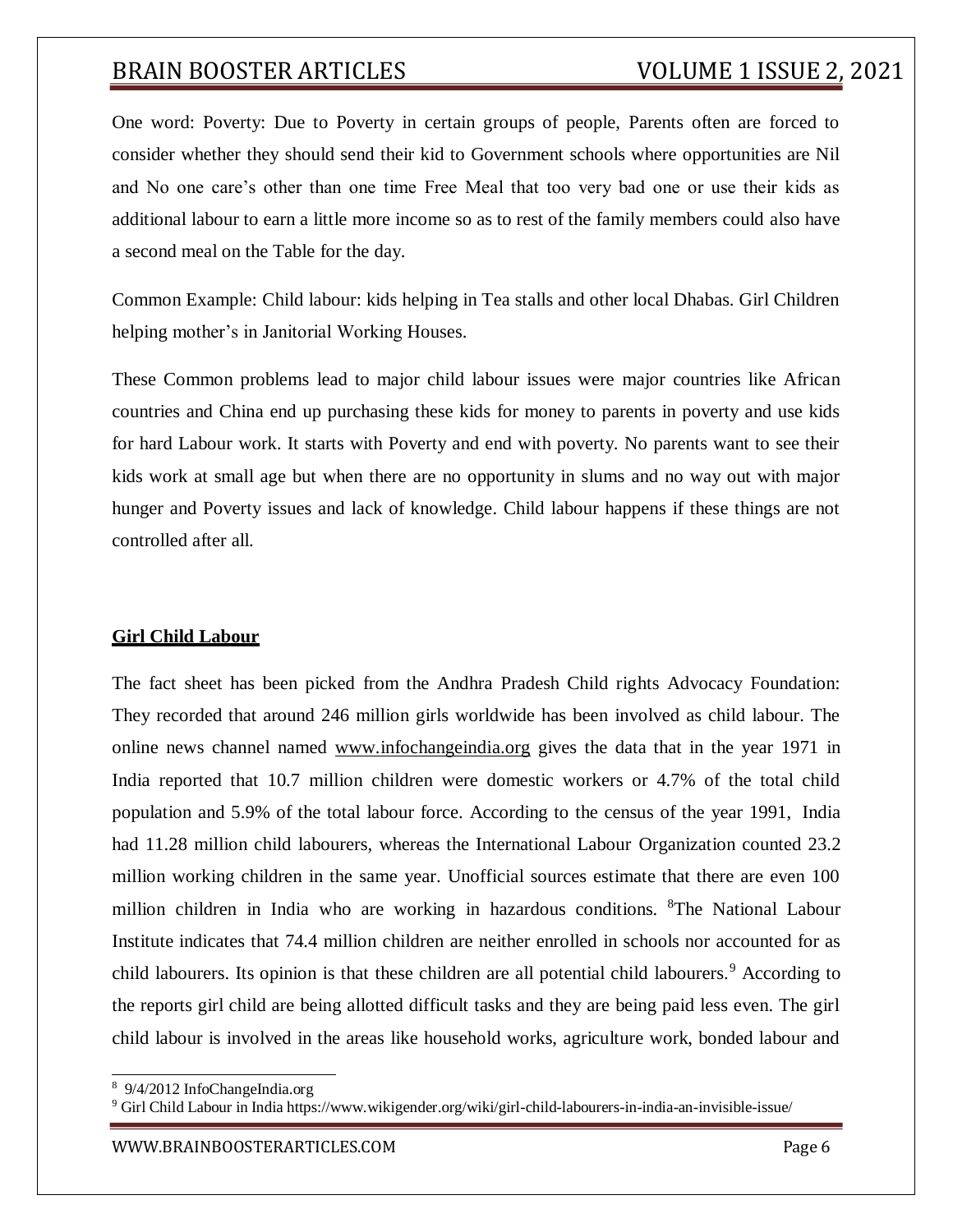domestic labour. In my opinion they even face systematic physical and sexual exploitation. In India, over 80% of the children are involved in rural areas and 20% in the urban areas. In comparison to a female urban child labourer, who also works in the informal and unorganized sector, which includes small scale cottage enterprises and factories, a rural girl child labourer is primarily engaged in agriculture and home duties. In both urban and rural regions, the girl child labourer can be seen doing domestic work and prostitution.<sup>10</sup>

#### **Child Labour Legislative Regulations in India**

According to the 1986 Act, passed by the Parliament of India, child means a person who is below fourteen years of age. An Act to prohibit the engagement of children in certain employment and to regulate the conditions of work of children in certain other employments.<sup>11</sup> Adolescents between the age group of 14-18 years of age cannot be employed in any hazardous work, if found so the offence will be dealt has cognizable offence and attract the jail for 6 months and can even extend up to 2 years and penalty can range between 20,000 rupees to 50,000 rupees depending upon the level of the offence. Adolescents can work in non-hazardous activities and processes under the Child Labour (Prevention and Regulation) Amendment Act. According to Section 3 of Child and Adolescent Act, 1986, there are few occupations in which a child below 18 years of age cannot be employed. Few such occupations include as follows:

- Handloom Industry
- Slaughter House
- Work related to handling of toxic substances
- **Circus**
- Diving
- Work related to manufacture of fibre-glass
- Carpet industry
- Work related to Tanning
- Wool-cleaning

<sup>10</sup> UN System in India: Position Paper on Child Labour, 1998, 20

 $11$  The Child Labour( Prohibition and Regulation) Act, 1986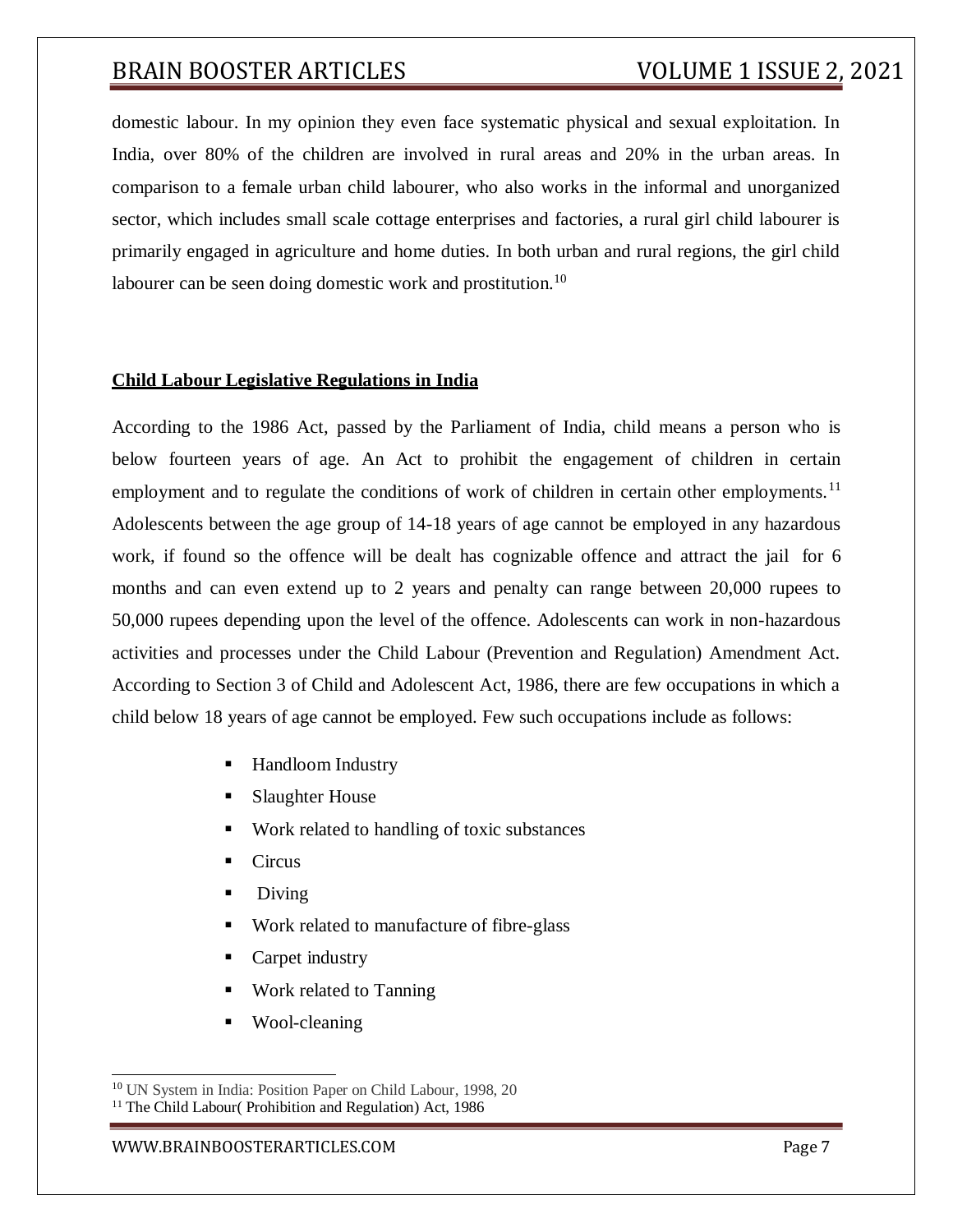- Work related to manufacturing of slate pencils
- Work related to Mica- cutting and slitting, etc.

If an adolescent is hired, the employer must meet the following requirements:

- Each day's work period should be set so that no single period or piece of work exceeds three hours. After working for three hours, the adolescent must have a rest period of at least one hour.
- An adolescent's total working time per day, including time spent waiting for work, cannot exceed 6 hours per day.
- Adolescents are not permitted to work between the hours of 7 p.m. and 8 a.m.
- Adolescents cannot be forced to labour extra hours.
- At any given moment, adolescents are not permitted to work in more than one establishment.
- Every week, adolescents must be given a full day of vacation.<sup>12</sup>

#### **Provisions of the Indian Constitution**

- Article  $21(A)$ , the Right to Life, states that the state must provide free and obligatory education to all children aged 6 to 14.
- Article 24 of the Indian Constitution states that no child under the age of 14 shall be employed in any factory, mine, or other dangerous occupation.
- Article 39-e directs the state to implement policies that protect men and women's health and strength, as well as children's tender age.
- Article 39-f mandates that the state adopt policies to guarantee that children have enough opportunities to develop their faculties.

#### **National Child Labour Project Scheme**

[WWW.BRAINBOOSTERARTICLES.COM](http://www.brainboosterarticles.com/) Page 8

<sup>&</sup>lt;sup>12</sup> Child Labour laws and Regulations in India https:/[/www.indiafilings.com/learn/child-labour-law-regulations-in](http://www.indiafilings.com/learn/child-labour-law-regulations-in-)india/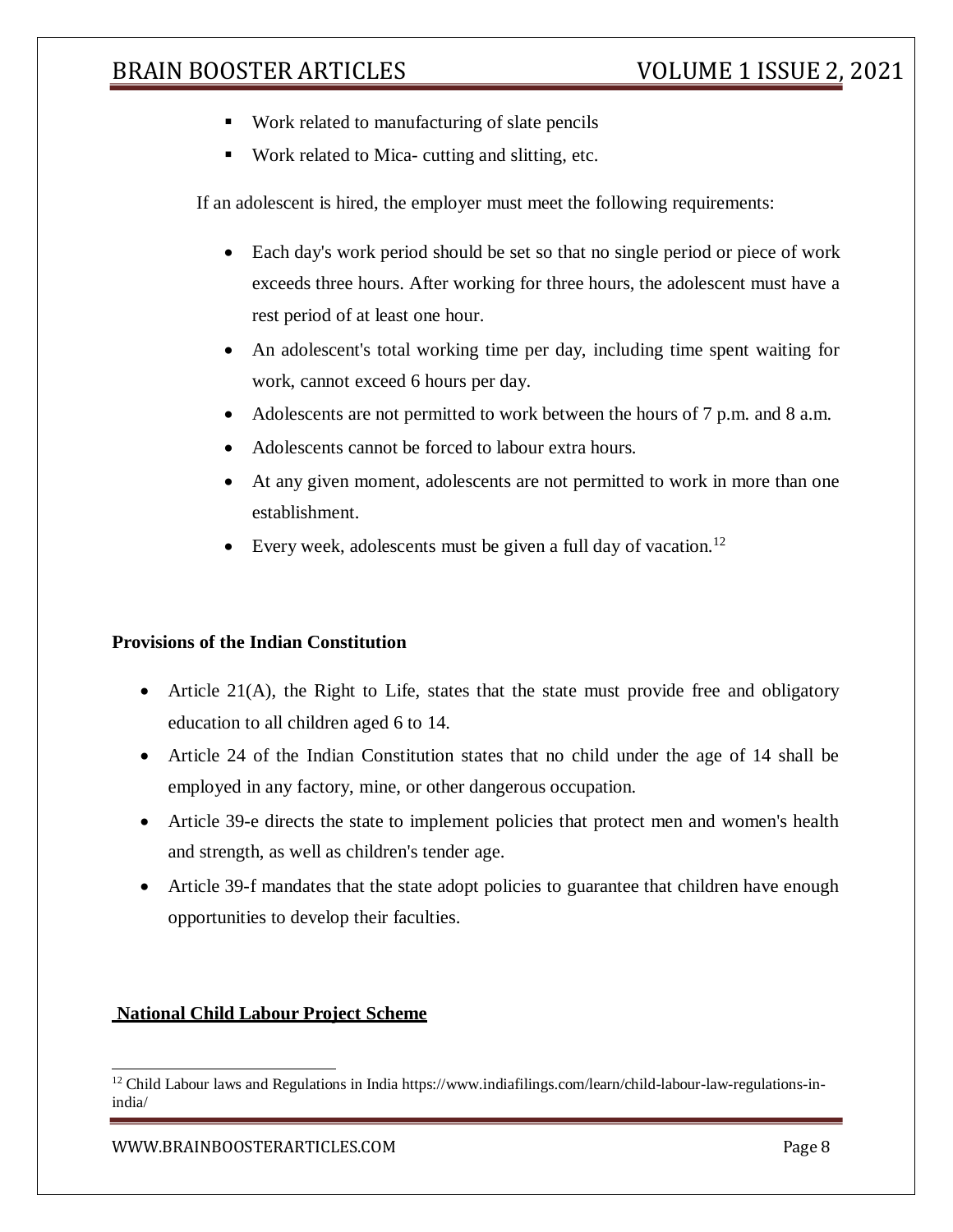To rehabilitate child labour in the country, the Central Government has launched the "National Child Labour Project (NCLP) Scheme." Objective behind is to eliminate child labour from the society. This act has been laid down for the children who are below 14 years of age and the children below 16 years of age working in the hazardous occupations. The Ministry of Labour and Employment, as well as state governments, are jointly responsible for ending child labour. This programmed is implemented in areas where there is a lot of child labour. The project is implemented at the district level by the dedicated District Project Society (DPS) established for the NCLPS. Government of India is working on this project on child labour monitoring, tracking and reporting system.

**Bachpan Bachao Andolan:** It has been marked has one of the biggest campaign movements in India for the rights of children. Its objective is to end bonded labour, child labour and human trafficking. This scheme is benefitted to around 88,000 kids all around India.

**Legislations:** In India, there are numerous laws in place to protect children from mental, physical, and sexual exploitation. The Juvenile Justice Act, revised in 2015, and the Child Labour Act, amended in 2016, are the two most important and recent ones. Take a look at the numerous systems and laws in place in India:

- **The PENCIL portal** is an online platform that was created to improve child labour monitoring and reporting. The Child Labor Act gave birth to this website.
- The Child Labour (Prohibition and Regulation) Act is the primary law controlling India's efforts to reduce child labour. It was updated in 2016, and the following are the important provisions:
- 1. It prohibits all minors under the age of 14 from working in any occupation, whether hazardous or not.
- 2. Children may only work to support their families, in a family company or as a kid artist, during school hours or during holidays.
- 3. The term "adolescent labour" was first used.
- 4. A fund for child and adolescent labour has been established, into which all fines and penalties will be placed.
- 5. The penalties have been tightened.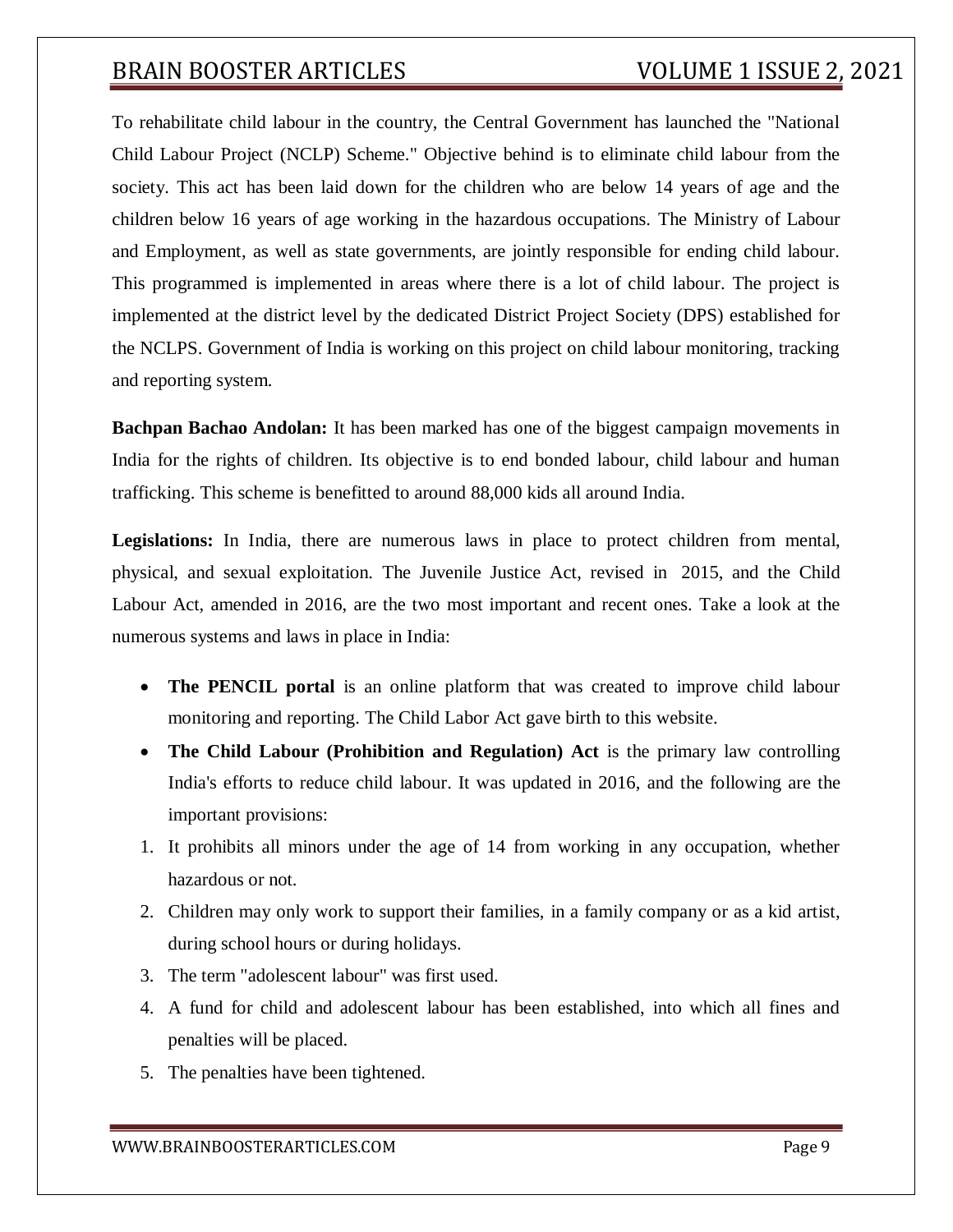- **Child Labour International Conventions:** [the International Convention on the Rights](http://www.ohchr.org/Documents/ProfessionalInterest/crc.pdf) [of the Child](http://www.ohchr.org/Documents/ProfessionalInterest/crc.pdf) (ICRC) recognizes the right of every child to be protected from economic exploitation and from performing work that is hazardous or harmful to their health and development or that interferes with their education. It also requires governments to set a minimum age for employment and to provide for appropriate hours and conditions of employment. (Article  $32.1$ .)<sup>13</sup> The Convention laid down by the International Labour Organization and adopted by the number of countries, these conventions prohibit child labour and they are the most important convention to eradicate child labour from our society. States accept their obligation to protect children in other parts of the world by ratifying these conventions. Especially in high-risk areas where global corporations operate. As a result, we anticipate countries enacting appropriate legislation and regulations to meet this commitment. On a national level, as well as within regional organizations and globally. In the International Labour Organization its is already mentioned that Goal Target 8.7 deals with eradication of child labour.
- 2021 has been declared as the year of International Year for elimination of child labour: On June 10, a report was being published by ILO and UNICEF jointly. According to the published report by them, there are around 160 million children in the world as child labour. According to the published report most of the children are involved in agricultural sector. Due to the Covid -19 the situation has been worsened as around child labour could rise by 8.9% by the end of 2022 due to the poverty.<sup>14</sup>

### **Can India End Child Labour?**

According to my opinion "No". As the Indian Government has not banned child labour and neither made education compulsory. This Content has been somewhat taken from Myron Weiner, according to her report even the children are involved in carpet industries, glass factories, etc like in the area of Firozabad, etc. According to the report of the Operations Research Group, they conducted a study which reveals children working full time as child

<sup>13</sup> International Treaties and Agreements https://stopchildlabour.org/international-treaties-and-agreements/

<sup>&</sup>lt;sup>14</sup> 2021 Global Estimates on Child labour https://stopchildlabour.org/5-takeaways-from-the-2021-global-estimateson-child-labour/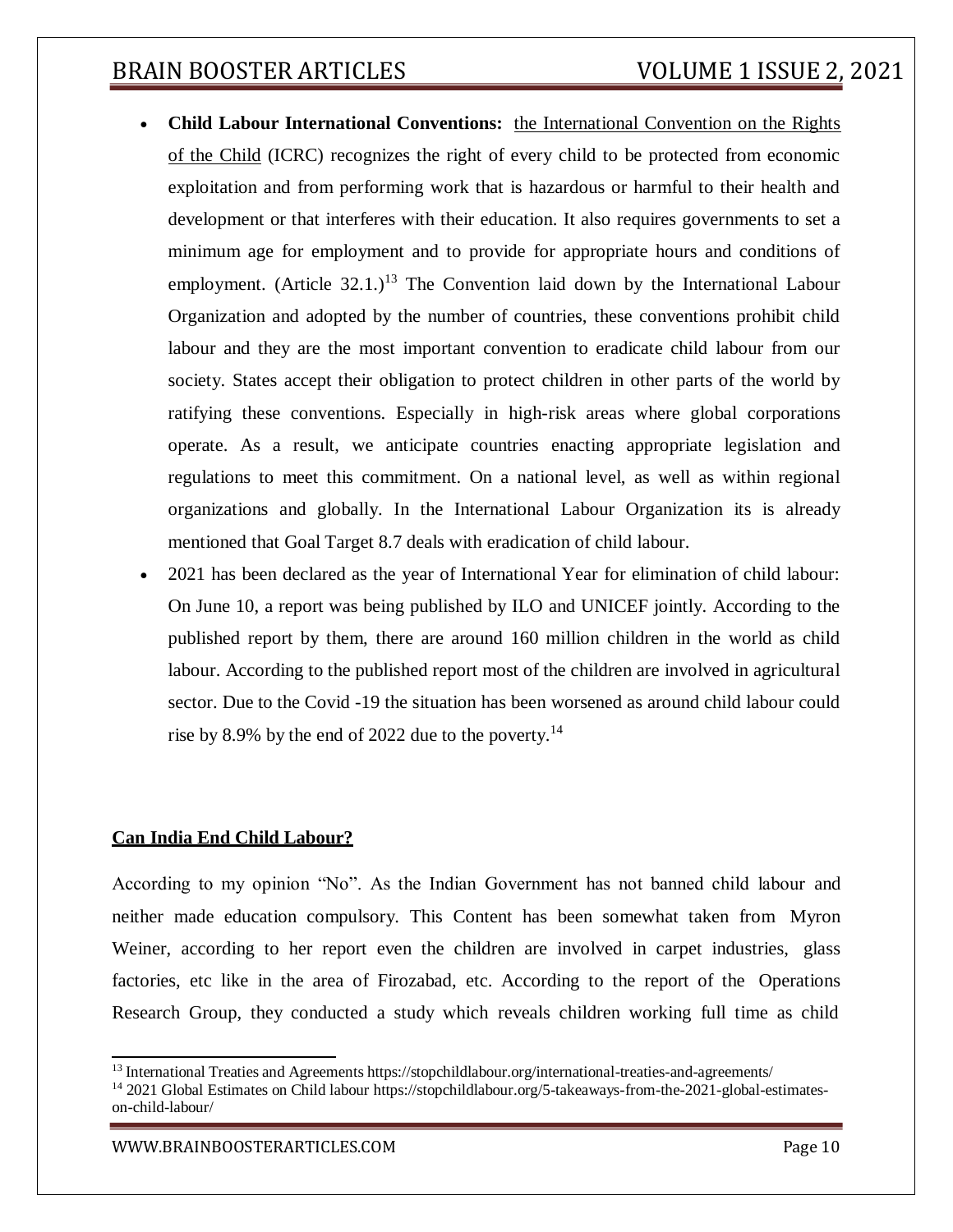labour, whether they are paid wages or not it depends upon owners of the factories, restaurants, etc. In India, these types of children are more than 44 million.**<sup>15</sup>**There are most of the Children who are not able to read and write. The government's statement: goal is to reduce, not abolish, child labour.

### **ILO Declaration on Fundamental Principles**

- Freedom of Association and the effective recognisation of the right to collective bargaining
- The elimination of all forms of forced or compulsory labour
- The effective abolition of Child labour
- The elimination of discrimination in respect of employment and occupation.**<sup>16</sup>**

### **COVID -19: threat to Child**

However, researchers think that the COVID-19 epidemic might erase decades of progress on this issue, thus a global commitment to eradicate child labor is urgently needed today. School closures on a large scale, as well as the economic hardships that many families are experiencing, may lead to children who are at risk of missing out on an education engaging in unsafe labor. Because of the lack of early nourishment and mid-day meals for underprivileged children, school closures have harmed their growth and development. During the time of pandemic, children are very much into vulnerable conditions as there was a threat to their life and even their future was at risk because they can be trafficked or compelled into child labour, teenage girls were being married off during the time of lockdown. This is the first step toward poverty; children suffer from exclusion, marginalization, abuse and even violence.

<sup>15</sup> Myron Weiner *India International Centre Quarterly* Vol. 16, No. 3/4 (MONSOON 1989/WINTER 1989), pp. 43-50 (8 pages) India [International](https://www.jstor.org/publisher/iicdelhi) Centre

<sup>16</sup> Ratnam Venkata C.S *Indian Journal of Industrial Relations*, Vol. 35, No. 4 (Apr., 2000), pp. 461-485